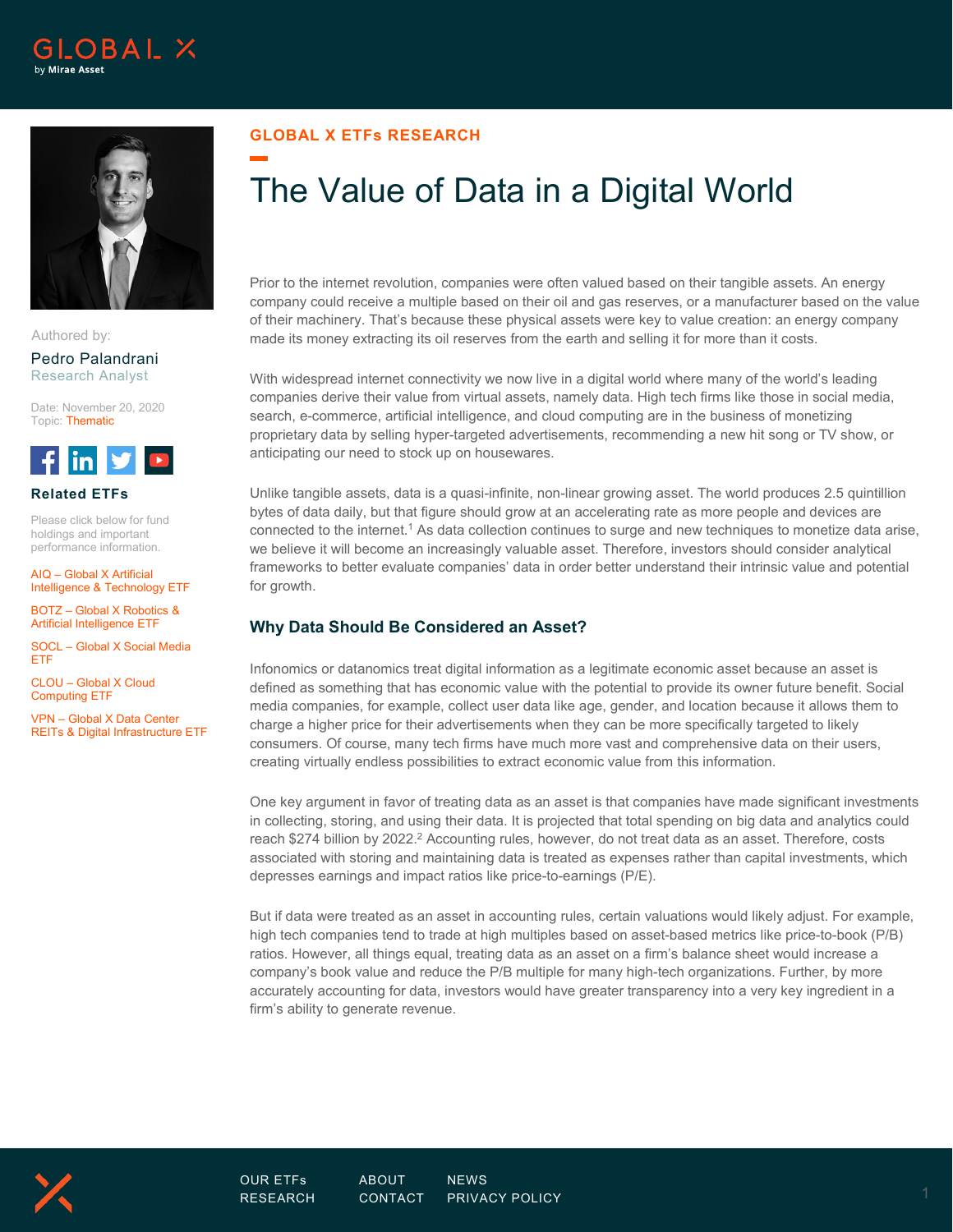

# DATA RICH COMPANIES TRADE AT A PREMIUM BASED ON PRICE-TO-BOOK RATIOS



Source: Global X ETFs. Data sourced from Bloomberg.

Note: Based on median for holdings within Indxx Artificial Intelligence & Big Data Index for Data Rich companies and the Industrial Select Sector Index for Industrial companies as of Nov 13, 2020.

### **What's Data Worth?**

The top five companies in the S&P 500 index - Apple, Alphabet, Microsoft, Amazon, and Facebook - are all data-rich tech firms and together represent approximately 26% of the index, implying that data is indeed very valuable. <sup>3</sup> While each firm dominates different aspects of the tech world, they share a commonality in being among the world's largest collectors and users of data, leveraging this resource in numerous ways to either directly monetize users or to indirectly generate revenue by enhancing their product offerings. Yet specifically valuing their data presents a challenge, not just because it isn't reported as an asset in financial statements, but because the companies also closely protect what data they have and how they use it. And not all data has the same value. Customer information, product status, company sales, or social media engagements, can range in value, while additional factors can further impact the analysis, like quality, accuracy, timeliness and size.

#### **Typical Data Monetization Strategies**

The name of the game for data-rich firms is to collect as much data as possible and to monetize it to its fullest potential. Below are a few commonly used strategies for monetizing data as well as examples of companies that are effective in executing each strategy.

| <b>STRATEGY</b>                 | <b>RATIONALE</b>                                                                                                                     | <b>EXAMPLE</b>                                                                                                                                                                                                                                                                                                                               |
|---------------------------------|--------------------------------------------------------------------------------------------------------------------------------------|----------------------------------------------------------------------------------------------------------------------------------------------------------------------------------------------------------------------------------------------------------------------------------------------------------------------------------------------|
| <b>Enhance Product Offering</b> | Understand consumer behaviors, demands,<br>and needs in order to better serve them by<br>enhancing current products and/or services. | Netflix and Amazon collect and implement data<br>analytics to analyze consumer behaviors and<br>purchasing patterns. The companies then use<br>that data to make recommendations. Using big<br>data to better connect viewers to shows they<br>enjoy saves Netflix approximately \$1 billion per<br>year on customer retention. <sup>4</sup> |

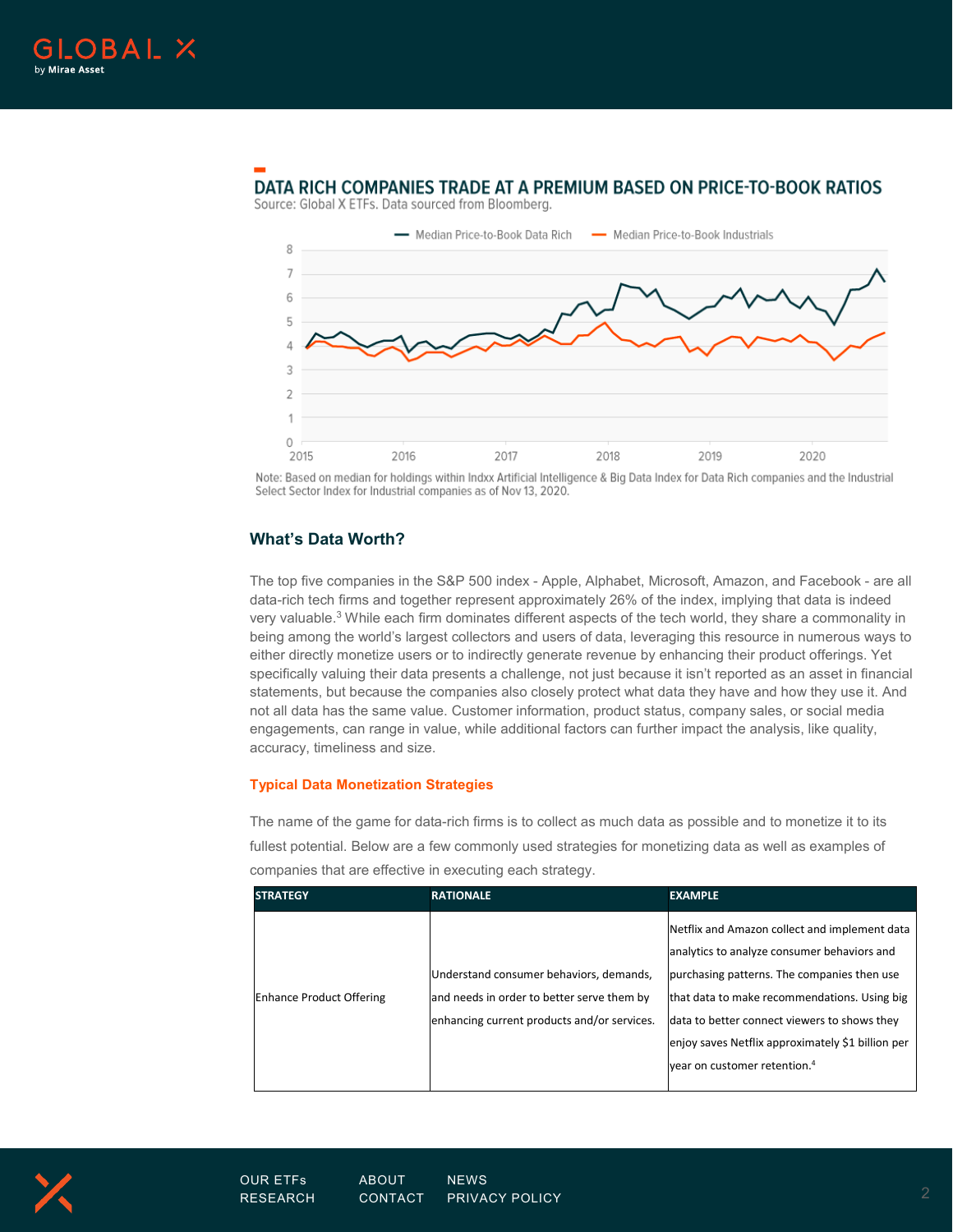$\mathbb{R}^2$ 

| <b>Improve Targeting</b>     | Deeply understand users to deliver precise<br>messaging with greater efficacy                                            | Facebook and Google show relevant ads and<br>content based on the user data that they<br>collect. Facebook has generated \$78 billion over<br>the last 12 months from delivering targeted<br>ads. <sup>5</sup>                                                                                                             |
|------------------------------|--------------------------------------------------------------------------------------------------------------------------|----------------------------------------------------------------------------------------------------------------------------------------------------------------------------------------------------------------------------------------------------------------------------------------------------------------------------|
| Create New Products/Services | Develop new business verticals based on<br>untapped opportunities                                                        | Shopify uses merchant data, including sales and<br>inventory information, to offer their partners<br>loans that range from \$200 to \$1,000,000,<br>instead of depending on traditional credit<br>history measures. <sup>6</sup>                                                                                           |
| License Data                 | Collect and organize unique data that can be<br>licensed to third-party organizations for their<br>own analysis and use. | Twitter sells its data (billions of tweets and user<br>activity) to data miners that could extract value,<br>such as hedge funds attempting to understand<br>how social insights could influence stock prices.<br>Over the last 12 months, Twitter has generated<br>nearly \$500 million from data licensing. <sup>7</sup> |

 $\mathbf{r}$ 

# **Three Approaches to Data Valuation**

 $\mathcal{A}$ 

Like valuing any part of a company's assets, valuing data isn't an exact science and there isn't one path to finding its value. However, three common approaches can be applied to data valuation that are used for valuing other types of assets as well: Market-based, Cost-based, and Cash flow-based.

| MARKET-BASED APPROACH         | COST-BASED APPROACH           | <b>CASH FLOW-BASED</b><br>APPROACH |
|-------------------------------|-------------------------------|------------------------------------|
| Values data based on market   | Values data based on the cost | Values data based on cash          |
| transactions such as merger & | of collecting, storing, and   | flows generated from specific      |
| acquisitions                  | analyzing data                | uses of data                       |

#### **Market-based approach**

As mentioned, data doesn't have a place on a company's balance sheet. It's not even recorded as an intangible asset. However, a company's transaction history, including mergers and acquisitions, bankruptcy filings, and data sales, can provide insight into what a company's data may be worth. If a company is acquired, for example, then that data will ultimately become part of the acquiring company's goodwill.

For example, Microsoft bought LinkedIn for \$26.2 billion in 2016, the company's largest acquisition ever. At the time, LinkedIn had 433 million users, 106 million of which were monthly active users (MAUs).<sup>8</sup> Some quick math reveals that Microsoft valued each user at \$61, or each MAU at \$247. Today, LinkedIn's current user base is much higher at 706 million globally, which would put the company's value at about \$43 billion, holding all else equal. 9

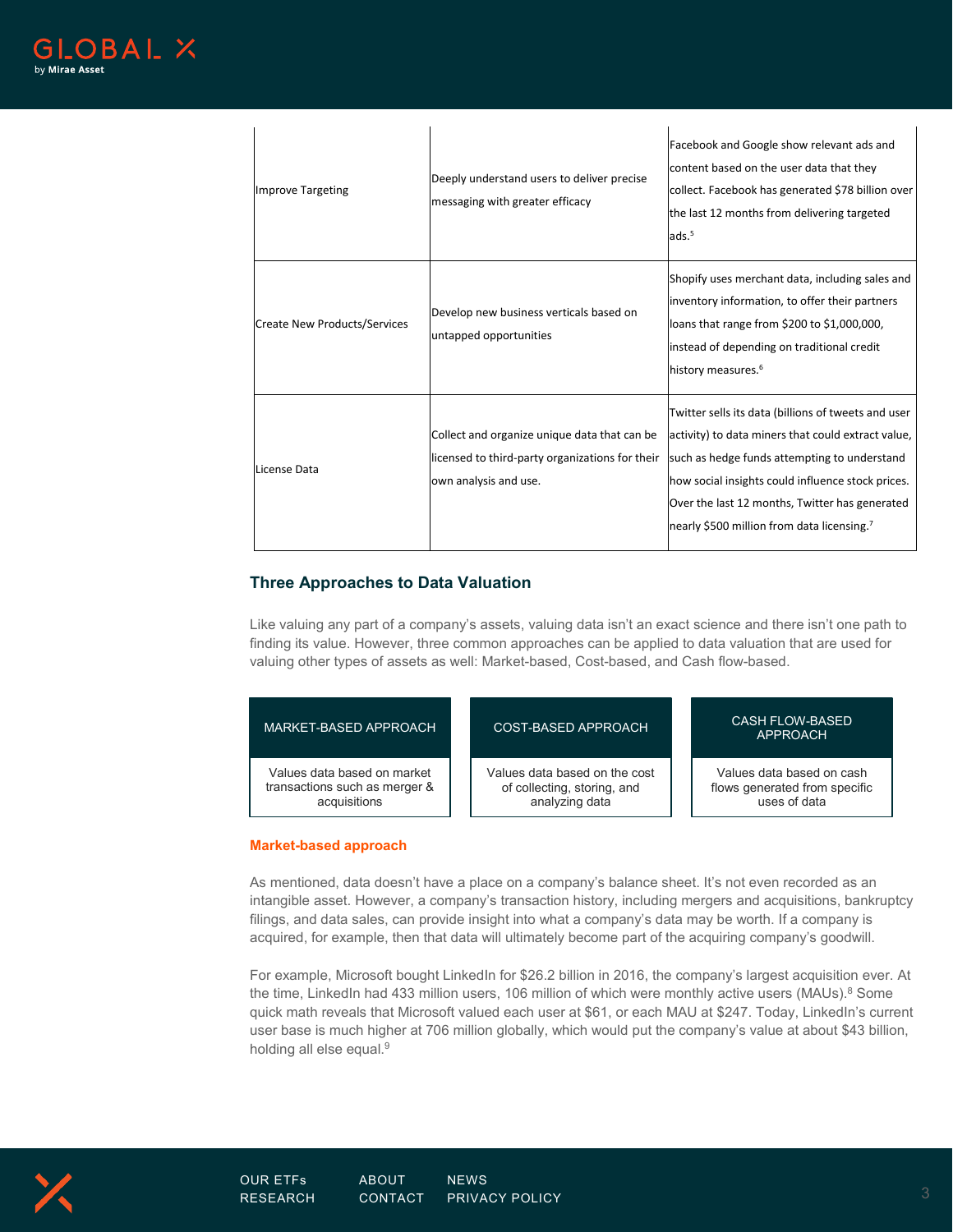

Along the same lines of historical social media transactions, Facebook's acquisition of Instagram in 2012 valued each MAU at \$20.<sup>10</sup> TikTok's US operations recent estimated valuation of \$60 billion values each of their 100 million MAUs in the US at \$600. 11

This approach equates active social media users (MAUs) to data. Users provide personal information, create and share digital content, and consume advertisements. For many social media platforms, users are both the product that creates the data and the consumer that allows that data to be valuable (by getting served ads). Therefore, equating users with data can be an appropriate approach for social media platforms.

But the value of a social media user can fluctuate over time. Looking at Facebook's historical value based on market capitalization, the market has priced each user between \$150 and \$420 since Facebook's public debut. When Facebook IPO'ed in 2012, its value per MAU was \$265, almost the same level as its \$272/MAU valuation in Q3 2020. Despite these fluctuations, Facebook has steadily improved its monetization of each user. Average quarterly revenue per user was just \$1.30 in Q2 2012. In Q3 2020, it was \$7.89. The better a company is at monetizing each user, the more valuable the data on each user becomes. Yet also factoring in to the valuation of a company is expectations for growth. Even though Facebook has better monetized its users over the last eight years, user growth has slowed, resulting in little overall change in value per MAU.

# **FACEBOOK'S MARKET CAP PER USER MOVES HORIZONTALLY AS MONETIZATION IMPROVES**

Source: Global X ETFs. Data sourced from Bloomberg.

FACEBOOK'S AVERAGE REVENUE PER USER (LHS) & MARKET CAP PER USER (RHS) - FROM Q2-2012 TO Q3-2020



#### **Cost-based approach**

Another approach to value data looks to set at least a minimum valuation by considering the cost of data collection, storage, and analysis. In theory, no data would be stored if it's less valuable than the total cost of ownership. Not accounting for collection costs, data stored in the cloud could cost approximately \$0.02/GB, or \$1.00/ 50 GB of storage capacity per month.<sup>12</sup>

Looking at Netflix, for example, we can attempt to isolate the value of Netflix's user data. By collecting browsing data from its millions of users, Netflix better understands their customers' behaviors and preferences, giving it a competitive advantage in determining what types of movies and shows they produce. The cost-based method of valuing Netflix's user data therefore looks to estimate how much browsing data is collected, the cost of storing and analyzing this data, and calculating its net present value.

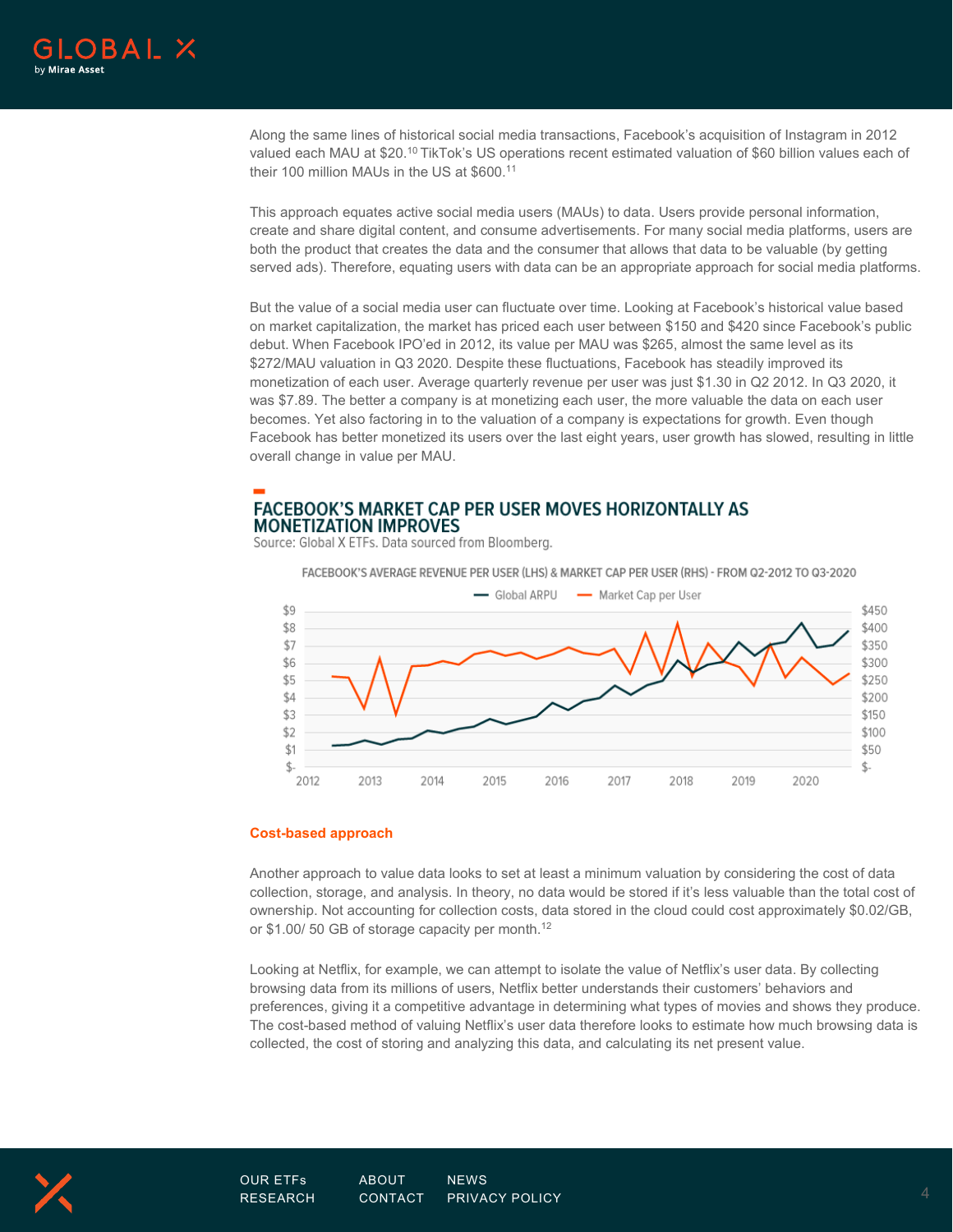

**Inputs:**

- **Cost of storing data in the cloud = \$0.02/GB per month or \$0.24/GB per year<sup>13</sup>**
- **Average minutes browsing on Netflix =** 7.4 minutes/day14
- **Average amount of data created per minute of browsing =** 102MB/minute15

**Results:**

- **Data created: 7.4 minutes/day x 102MB/minute x 365 days/year** = 275.5GB per person per year
- **275.5GB x \$0.24/GB =** \$66 annual total cost of data storage per user

Based on these results and the estimated number of Netflix's users over the next three years, we can estimate the net present value of the firm's user data from this cost-based approach to be \$12.4 billion.<sup>16</sup> In other words, the cost-based approach implies that Netflix's user data is worth 6% of Netflix's market cap.<sup>17</sup>

# NETFLIX'S ESTIMATED COST OF STORAGE CAN PROVIDE A HINT ON THE VALUE OF ITS DATA

Source: Global X ETFs. Data sourced from Bloomberg.

NETFLIX PAID SUBSCRIBERS (IN MILLIONS - LHS) & ESTIMATED DATA CREATED (IN BILLIONS GBS - RHS)



\*Estimates

The cost-based approach can present several drawbacks. One is that estimating the cost of data storage varies significantly as firms can negotiate pricing with data storage providers or build their own data centers. In addition, it's difficult to estimate how much data that is created is ultimately stored, and if so, for how long. The cost-based method is also only setting a minimum bar for the value of the data, but does not seek to determine the future benefit of that data. In the case of Netflix, its lengthy history of collecting user data is a clear advantage over newer streaming entrants, and therefore could be worth much more than the costbased approach implies. Last, the cost of storage is only one variable of the many used to effectively monetize data. Collection and analysis costs, for example, can often be greater than the cost of storage. As such, not accounting for all variables could result in underestimating the intrinsic value of a company's data.

#### **Cash Flow-based approach**

The data a company converts directly to free cash flow can also provide insight into what data is truly worth. For example, consumer credit reporting agency Equifax sells information about individual consumers and businesses, including credit history, current credit status, payment history, and address information. The

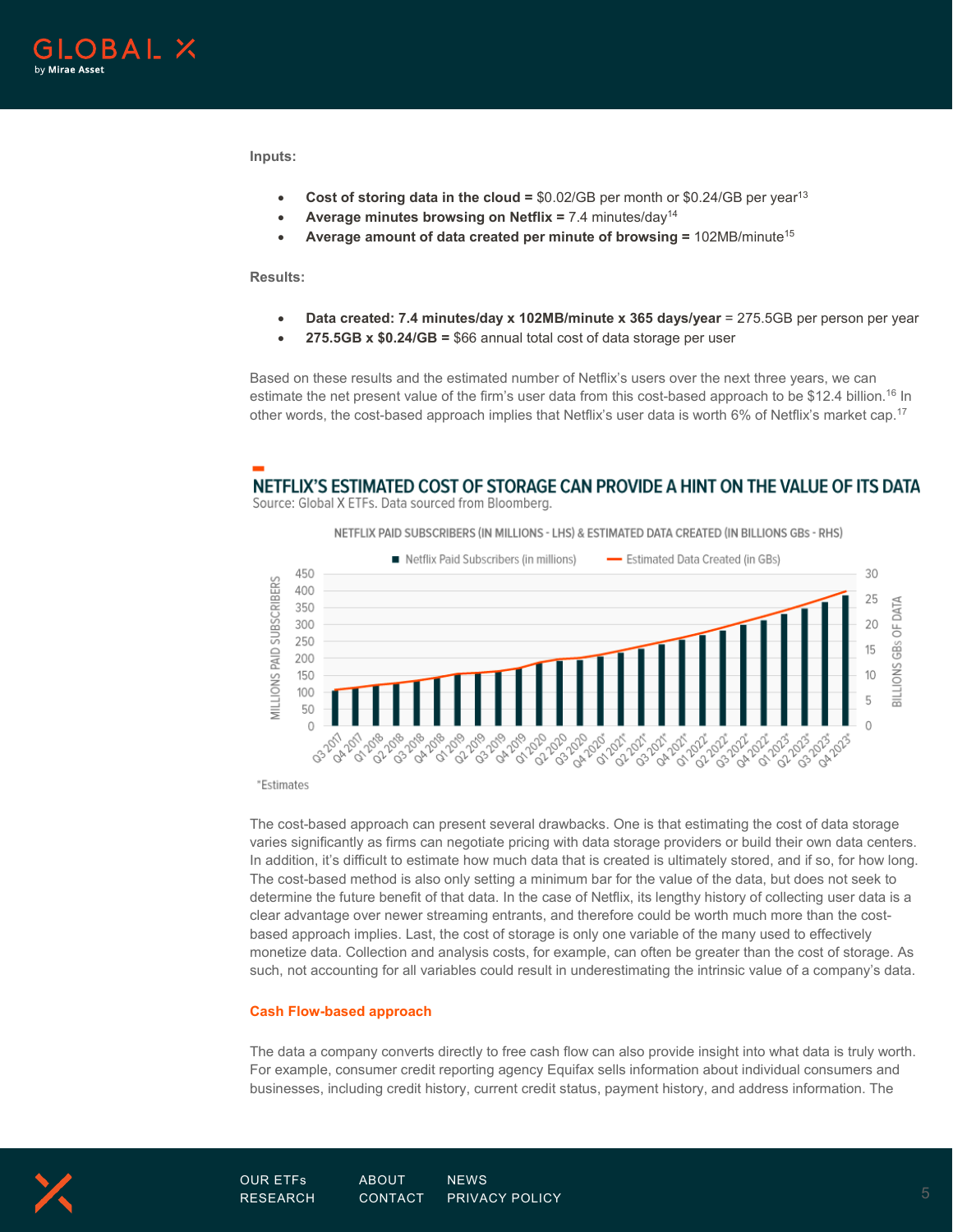company has 105 million active records in its database, generating \$3.9 billion in annual revenue and \$1.3 billion in annual EBITDA.<sup>18, 19</sup> Those figures translate to \$37 in annual revenue per record.

Twitter provides another example for directly licensing data. Companies can pay to access Twitter's historical and real-time data stemming from over 500 million daily tweets. They license this data to generate insights for product launches, identify consumer trends, or even inform investing activities. Over the last five years, Twitter's data licensing revenue has grown from \$56 million in Q3 2015 to \$128 million in Q3 2020. 20 Moreover, looking at the present value of future cash flows from that business vertical over the next 5 years, we could estimate the value of that data to be worth \$2.8 billion, or approximately 8% of Twitter's market cap. 21

# TWITTER GROWS DATA LICENSING REVENUE AS DATA BECOMES MORE RELEVANT



Source: Global X ETFs. Data sourced from Bloomberg.

In a cash flow-based analysis, an analyst may look at the cash being derived from existing data, forecast its growth, and discount those values back to present day value. An important factor to consider though is that data has increasing returns to scale. In other words, if a company doubles the amount of data it has, it could triple the value of that data. This is exhibited by Chinese food delivery giant Meituan Dianping, which benefits from strong network effects: the more shoppers that use Meituan Dianping's platform, the more sellers are drawn to using the app, creating a virtuous cycle of data collection, usage, and value across these two groups. The same principle holds true for many data-rich companies; the more data they collect, the better the product, and the more users they attract, who in turn provide more data to the system. This is a major reason why we see such dominant players and concentrated industries in social media, search, and e-commerce. Therefore, in developing a cash flow-based analysis, one must not just consider the current value of data, but how the value of that data may grow as a platform gathers more and more complementary information.

#### **Data-Rich Enterprises: Seizing the Opportunity**

While we present a few methods for valuing data, exactly what data companies have and how they monetize it often remains a well-guarded secret. But what we do know is that the world is producing data on an accelerating growth trajectory and the value of that data is likely quickly growing as well. The companies already adept at collecting and managing data are likely to be among the best positioned to gather additional data in the future and effectively monetize this asset. Data services and hardware companies, including those that turn unstructured data into structured data, like AI development, AI-as-a-Service (AIaaS), AI hardware, and quantum computing companies, are also likely to benefit from a greater emphasis data, as firms look to greatly accelerate their investments in data for rapidly digitalizing world.

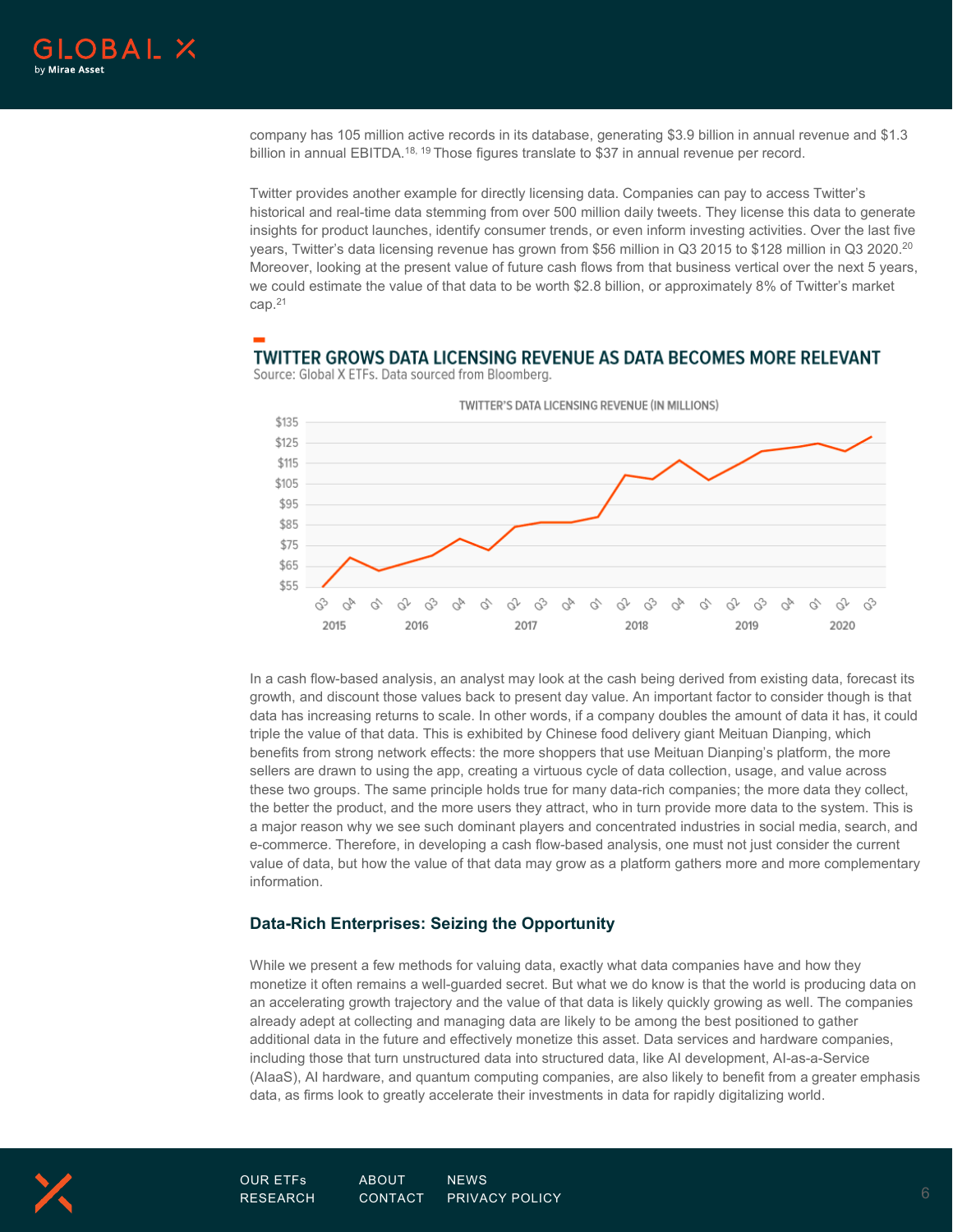

Footnotes

- 1. TechJury, "How Much Data Is Created Every Day in 2020?," Sep 10, 2020.
- 2. IDC, "IDC Forecasts Revenues for Big Data and Business Analytics Solutions Will Reach \$189.1 Billion This Year with Double-Digit Annual Growth Through 2022," Apr 4, 2019.
- 3. Note: Data sourced from FactSet as of 11/13/2020.
- 4. Medium," How Netflix Became a \$100 Billion Company using Data Science," Aug 7, 2020.
- 5. Note: Sum of Facebook's last four quarters of revenue from their Advertising segment. Data sourced from Bloomberg as of Oct 30, 2020.
- 6. Shopify, "Everything We Announced at Shopify Reunite 2020," May 20, 2020.
- 7. Note: Sum of Twitter's last four quarters of revenue from their Data Licensing segment. Data sourced from Bloomberg as of Oct 30, 2020.
- 8. Forbes, "This Is The Real Reason Microsoft Bought LinkedIn," Jun 14, 2016.
- 9. LinkedIn, "About Us," accessed on Oct 7, 2020.
- 10. Note: \$1 billion transaction at the time when Instagram had approximately 50 million monthly active users.
- 11. BusinessOfApps, "TikTok Revenue and Usage Statistics (2020)," Oct 1, 2020.
- 12. Google Cloud, "Cloud Storage pricing," accessed on Oct 8, 2020.
- 13. Ibid.
- 14. Vox, "How much time do you spend picking out what to watch next?," Nov 20, 2019.
- 15. TechJury, (n1)
- 16. Note: NPV uses 3% discount rate and 5.41% quarterly user growth rate over the next 13 quarters which is the average over the last 13 quarters.
- 17. Note: Netflix's market cap as of Nov 13, 2020.
- 18. Equifax, "Barclays Credit Bureau Day," Sep 9, 2020.
- 19. Note: Equifax's last 12 months revenue as of Sep 30, 2020.
- 20. Note: Data sourced from Bloomberg.
- 21. Note: NPV uses 3% discount rate and 10% revenue growth rate over next 5 years which is the latest recorded annual rate of growth for the company. Twitter's market cap as of Nov 13, 2020.

SEI Investments Distribution Co. (1 Freedom Valley Drive, Oaks, PA, 19456) is the distributor for the Global X Funds.

Investing involves risk, including the possible loss of principal. International investments may involve risk of capital loss from unfavorable fluctuation in currency values, from differences in generally accepted accounting principles, or from economic or political instability in other nations. Emerging markets involve heightened risks related to the same factors as well as increased volatility and lower trading volume. Information Technology companies can be affected by rapid product obsolescence and intense industry competition. The risks related to investing in social media companies include disruption in service caused by hardware or software failure, interruptions or delays in service by third-parties, security breaches involving certain private, sensitive, proprietary and confidential information managed and transmitted by social media companies, and privacy concerns and laws, evolving Internet regulation and other foreign or domestic regulations that may limit or otherwise affect the operations of such companies.